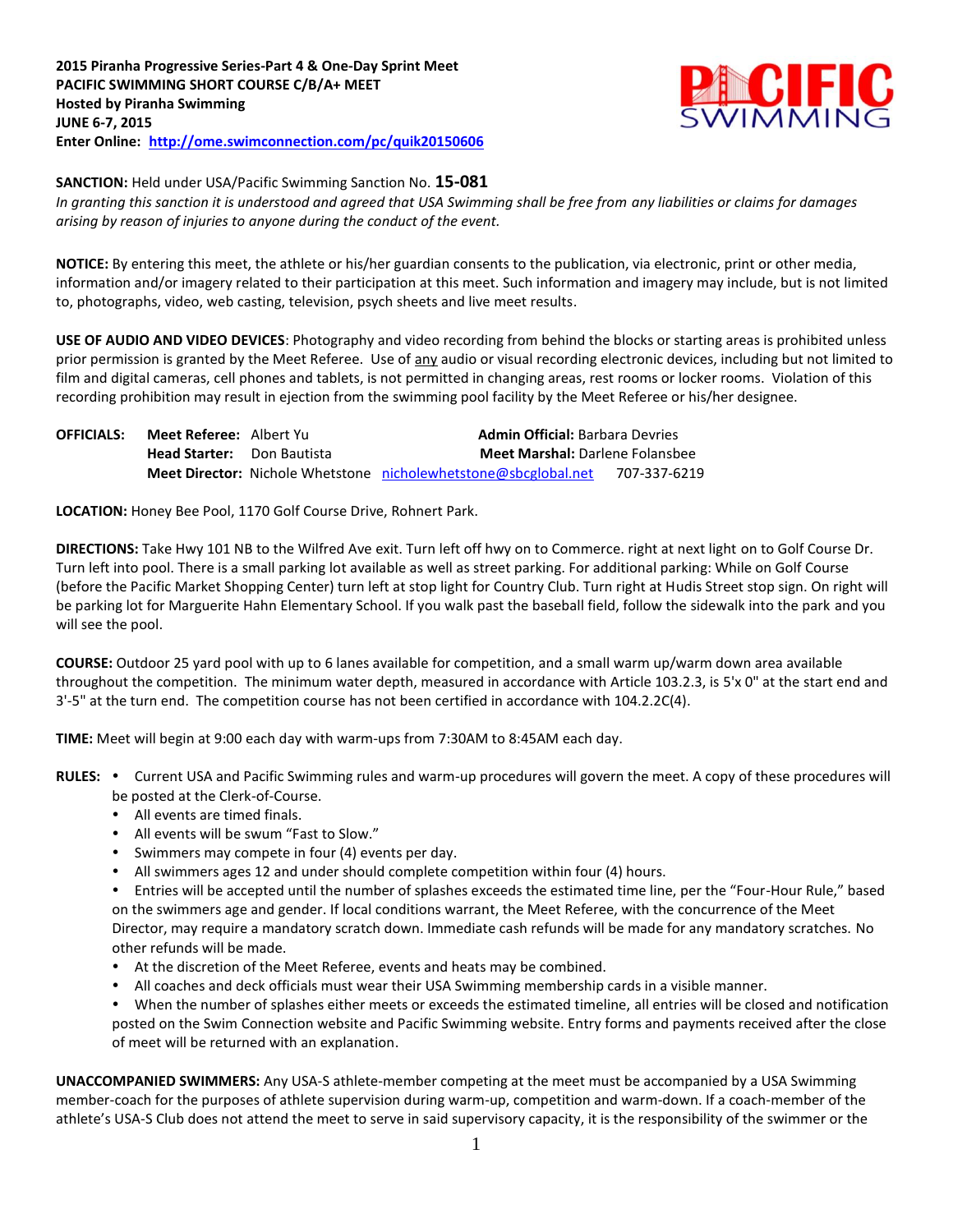swimmer's legal guardian to arrange for supervision by a USA-S member-coach. The Meet Director or Meet Referee may assist the swimmer in making arrangements for such supervision; however, it is recommended that such arrangements be made in advance of the meet by the athlete's USA-S Club Member-Coach.

**RACING STARTS:** Swimmers must be certified by a USA-S member-coach as being proficient in performing a racing start, or must start the race in the water. It is the responsibility of the swimmer or the swimmer's legal guardian to ensure compliance with this requirement.

RESTRICTIONS: • Smoking and the use of other tobacco products is prohibited on the pool deck, in the locker rooms, in spectator

- seating or standing areas and in all areas used by swimmers, during the meet and during warm-up periods.
- Sale and use of alcoholic beverages is prohibited in all areas of the meet venue.
- No glass containers are allowed in the meet venue.
- No propane heater is permitted except for snack bar/meet operations. All shelters must be properly secured.
- Changing into or out of swimsuits other than in locker rooms or other designated areas is prohibited.

 Destructive devices, to include but not limited to, explosive devices and equipment, firearms (open or concealed), blades, knives, mace, stun guns and blunt objects are strictly prohibited in the swimming facility and its surrounding areas. If observed, the Meet Referee or his/her designee may ask that these devices be stored safely away from the public or removed from the facility. Noncompliance may result in the reporting to law enforcement authorities and ejection from the facility. Law enforcement officers (LEO) are exempt per applicable laws.

**NO** pets on deck, other than service assistance animals.

**ELIGIBILITY:** Swimmers must be current members of USA-S and enter their name and registration number on the meet entry card as they are shown on their Registration Card. If this is not done, it may be difficult to match the swimmer with the registration and times database. The meet host will check all swimmer registrations against the SWIMS database and if not found to be registered, the Meet Director shall accept the registration at the meet (a \$10 surcharge will be added to the regular registration fee). Duplicate registrations will be refunded by mail.

 Entry times submitted for this meet will be checked against a computer database and may be changed in accordance with Pacific Swimming Entry Time Verification Procedures.

 Swimmers in the "A" Division must have met at least the USA-S motivational "A" time standard. Swimmers in the "B" division must have met at least a "B" minimum time standard. All entry times slower than the "B" time standard will be in the "C" Division.

Entries with "NO TIME" will be ACCEPTED.

 Disabled swimmers are welcome to attend this meet and should contact the Meet Director or Meet Referee regarding any special accommodations on entry times and seeding per Pacific Swimming policy.

 Swimmers 19 years of age and over may compete in the meet for time only, no awards. Such swimmers must have met standards for the 17-18 age group.

The swimmer's age will be the age of the swimmer on the first day of the meet.

**ENTRY FEES:** \$4.00 per event plus an \$8.00 participation fee per swimmer. Relay entry fee is \$9.00 per relay team. Entries will be rejected if payment is not included with the entry cards or when requested to submit said payment prior to the closing of entry registration.

**ONLINE ENTRIES:** To enter online go **<http://ome.swimconnection.com/pc/quik20150606>** to receive an immediate entry confirmation. This method requires payment by credit card. Swim Connection, LLC charges a processing fee for this service, equal to \$1 per swimmer plus 5% of the total Entry Fees. Please note that the processing fee is a separate fee from the Entry Fees. If you do not wish to pay the processing fee, enter the meet using a mail entry. **Entering online is a convenience, is completely voluntary, and is in no way required or expected of a swimmer by Pacific Swimming.** Online entries will be accepted through **Wednesday, 11:59 p.m., May 27, 2015.** 

**MAILED OR HAND DELIVERED ENTRIES**: Entries must be on the attached consolidated entry form. Forms must be filled out completely and printed clearly with swimmers best time. Entries must be postmarked by **midnight, Monday, May 25, 2015** or hand delivered by **6:30 p.m. Wednesday, May 27, 2015**. No late entries will be accepted. No refunds will be made, except mandatory scratch downs. Requests for confirmation of receipt of entries should include a self-addressed envelope.

**Make check payable to**: Piranha Swimming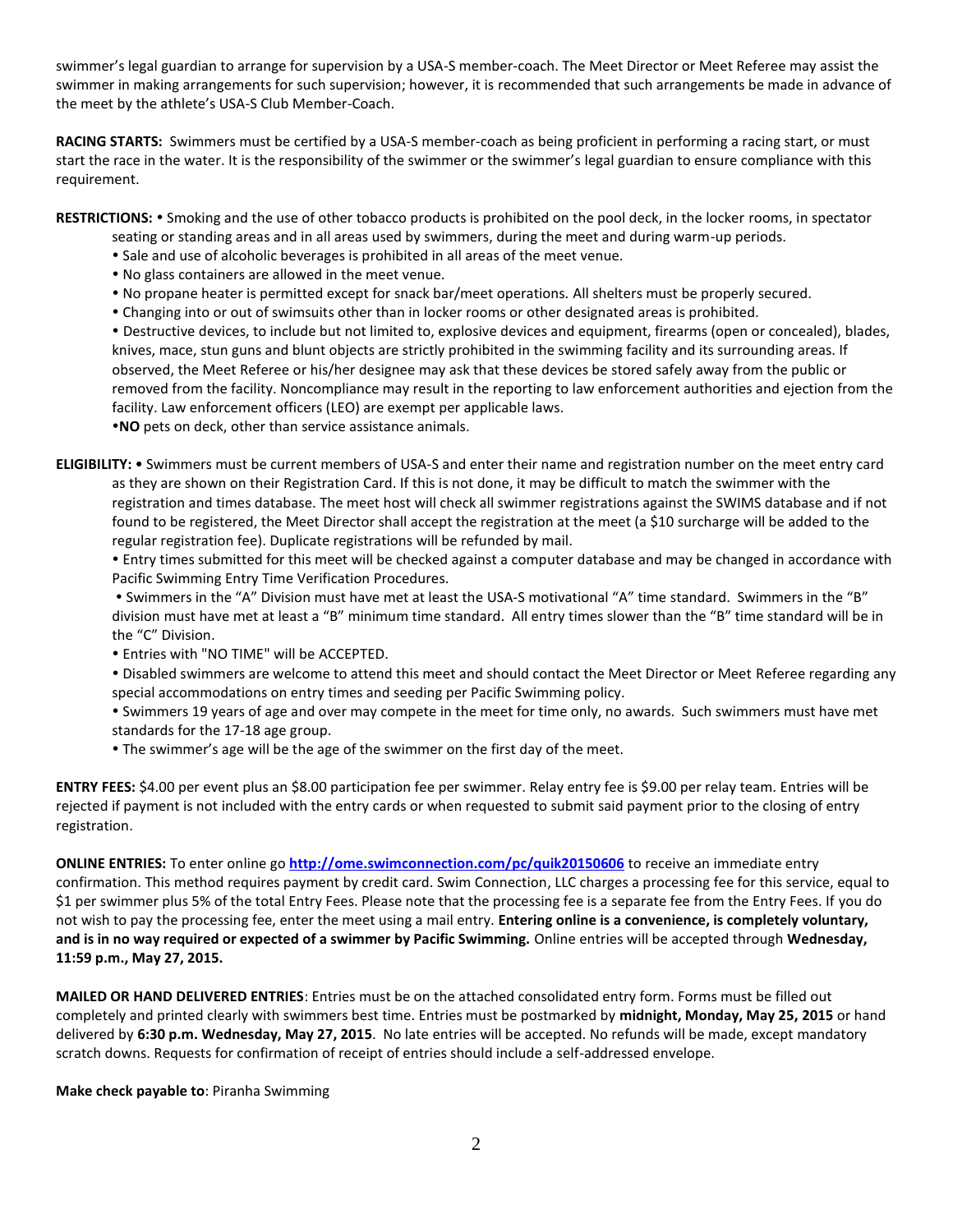**Mail entries to**: Nichole Whetstone **Hand deliver entries to:** Honeybee Pool

979 Golf Course Drive Suite 142 1170 Golf Course Drive Rohnert Park, CA 94928 **Rohnert Park, CA 94928** Rohnert Park, CA 94928

\*\*\*Note: Swimmers who falsify their entry form by listing a team to which they are not legitimately associated will be rejected from the meet. Furthermore, entry fees will not be refunded and they may be referred to the Pacific Swimming Review Committee for disciplinary action.

**CHECK-IN:** The meet will be deck seeded. Swimmers must check-in at the Clerk-of-Course. Close of check-in for all individual events shall be no more than 60 minutes before the estimated time of the start of the first heat of the event. No event shall be closed more than 30 minutes before the scheduled start of the session. Swimmers who do not check in will not be seeded and will not be allowed to compete in that event.

**SCRATCHES:** Any swimmers not reporting for or competing in an individual timed final event shall not be penalized. Swimmers who must withdraw from an event after it is seeded are requested to inform the referee immediately.

AWARDS: Awards will be given for 1<sup>st</sup> - 8<sup>th</sup> place in the "A," "B" and "C" divisions, for each event and age group (8&U, 9-10, and 11-12, 13-14, 15-16, 17-18.) The 10 & Under individual events will be swum as combined events with awards given for each separate age group (8 & under, 9-10). The 11 & Over individual events will be swum in combined events with awards given for each separate age group (11-12, 13-14, 15-16, and 17-18). "A" medals will be awarded for new "A" times achieved by swimmers in divisions "B" and "C" regardless of the place achieved in the event.

**AWARDS MUST BE PICKED UP ON SUNDAY BY A TEAM'S COACH OR TEAM REPRESENTATIVE. AWARDS WILL NOT BE MAILED. AWARDS THAT ARE NOT PICKED UP AT THE MEET (ONLY FOR ZONE 3 TEAMS) WILL BE AVAILABLE AT THE NEXT ZONE 3 BOARD MEETING. NON ZONE 3 TEAMS AND UNATTACHED SWIMMERS MUST COORDINATE WITH THE AWARDS DESK FOR PICK UP &/OR DELIVERY OF AWARDS AND FOR THOSE AWARDS NOT PICKED UP, PRE-PAID ENVELOPES MUST BE PROVIDED. AWARDS WILL NOT BE INDIVIDUALLY DISTRIBUTED THROUGHOUT THE MEET.**

Relay Entries: Relays will be deck-entered, and the entries will be due at a time to be announced on that day. 1<sup>st</sup>-8<sup>th</sup> place ribbons will be awarded to each relay.

**ADMISSION:** Free. A program will be available for a fee.

**REFRESHMENTS:** A snack bar will be available throughout the competition. Coaches and working deck officials will be provided lunch. Hospitality will serve refreshments to timers and volunteers.

**MISCELLANEOUS:** No overnight parking is allowed. Facilities will not be provided after meet hours.

**MINIMUM OFFICIALS:** No more than 3 days after close of entries, meet management (Meet Director and/or Meet Referee) shall contact a representative from each team participating in the meet, and provide a preliminary inventory of the officials that team is required to provide for each session. Each team shall, by the start of the meet, provide to the Meet Director or designee a list of Officials who have agreed to represent that team during each session of the meet.

At the meet, meet management shall conduct an inventory of officials, and shall compare the number of swimmers entered in each session by each team with the number of officials present representing each team. If meet management certifies that a team has not provided sufficient officials for any session of the meet in accordance with the table below, excluding finals in a trials and finals meet, the team will be fined \$100 per missing official per session of the meet.

| Club swimmers entered in session | Trained and carded officials required* |  |  |  |  |  |
|----------------------------------|----------------------------------------|--|--|--|--|--|
| $1 - 10$                         |                                        |  |  |  |  |  |
| $11 - 25$                        |                                        |  |  |  |  |  |
| $26 - 50$                        |                                        |  |  |  |  |  |
| $51 - 75$                        |                                        |  |  |  |  |  |
| 76-100                           |                                        |  |  |  |  |  |
| 100 or more                      |                                        |  |  |  |  |  |

*\*Zone 3 will include assigned and working Colorado, Intermediary/ Chief Timing Judge, and Computer operator in the count of officials for a session although these positions are not carded. Zone 3 will accept Trainees in the count of officials for a session, as long as they are carded. Teams may use officials "borrowed" from other teams, or unattached officials at the meet who agree, to fulfill their obligation under the rule.*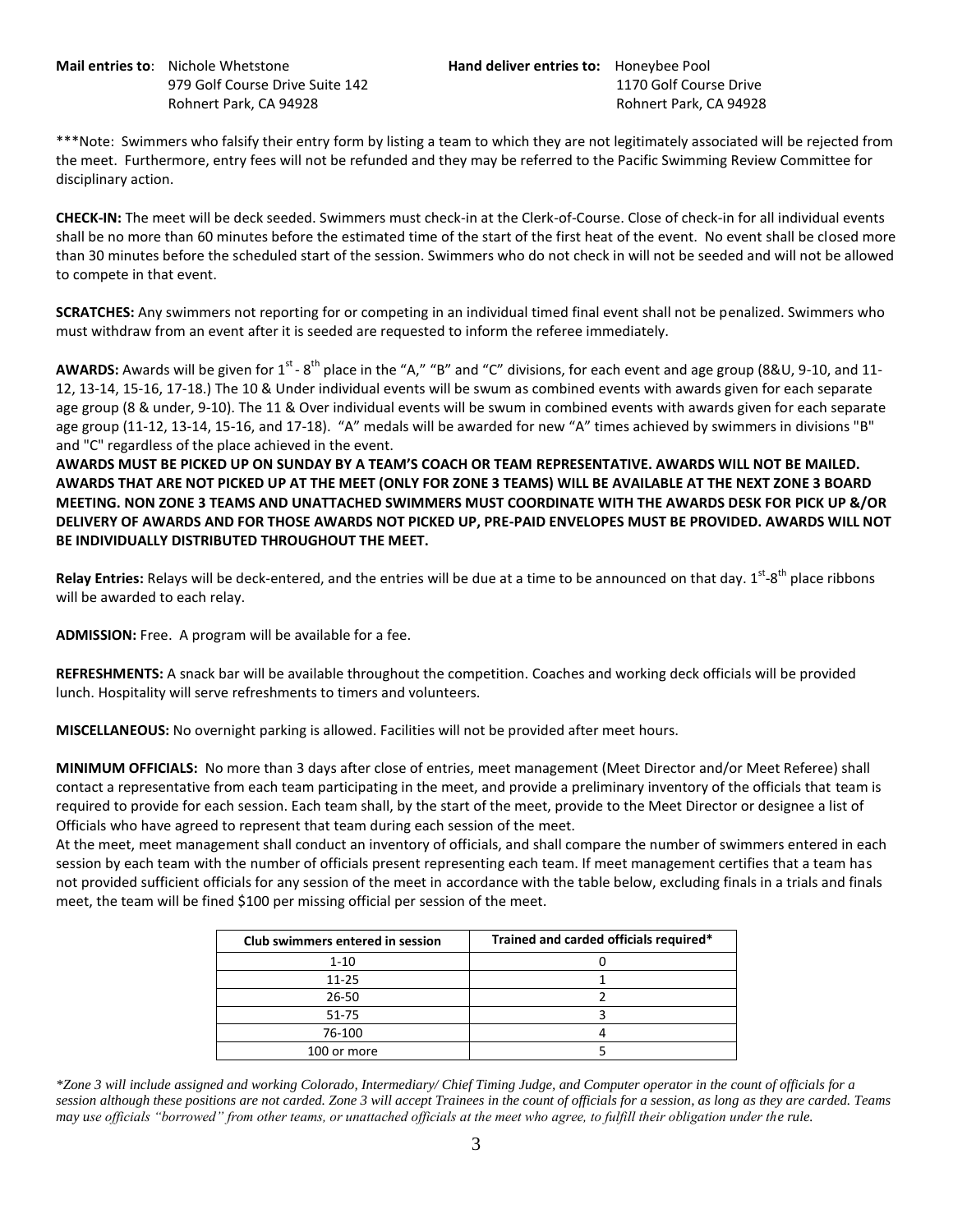|                | Saturday, June 6, 2015 |                |  | Sunday, June 7, 2015 |                                                |               |  |  |  |
|----------------|------------------------|----------------|--|----------------------|------------------------------------------------|---------------|--|--|--|
| <b>EVENT#</b>  | <b>EVENT</b>           | <b>EVENT#</b>  |  | <b>EVENT#</b>        | <b>EVENT</b>                                   | <b>EVENT#</b> |  |  |  |
| $\mathbf{1}$   | 10 & Under 100 IM      | $\overline{2}$ |  | 101                  | 8 & Under 25 Free                              | 102           |  |  |  |
| 3              | 11 & Over 50 Free      | 4              |  | 103                  | 11 & Over 100 Free                             | 104           |  |  |  |
| 5              | 10 & Under 100 Back    | 6              |  | 105                  | 10 & Under 100 Back                            | 106           |  |  |  |
| $\overline{7}$ | 11 & Over 100 Fly      | 8              |  | 107                  | 8 & Under 25 Back                              | 108           |  |  |  |
| 9              | 10 & Under 25 Free     | 10             |  | 109                  | 11 & Over 100 Back                             | 110           |  |  |  |
| 11             | 11 & Over 25 Breast    | 12             |  | 111                  | 10 & Under 100 Breast                          | 112           |  |  |  |
| 13             | 10 & Under 50 Back     | 14             |  | 113                  | 8 & Under 25 Breast                            | 114           |  |  |  |
| 15             | 11 & Over 50 Back      | 16             |  | 115                  | 11 & Over 100 Breast                           | 116           |  |  |  |
| 17             | 10 & Under 100 Free    | 18             |  | 117                  | 10 & Under 100 Fly                             | 118           |  |  |  |
| 19             | 11 & Over 100 Back     | 20             |  | 119                  | 8 & Under 25 Fly                               | 120           |  |  |  |
| 21             | 10 & Under 25 Fly      | 22             |  | 121                  | 11 & Over 100 Fly                              | 122           |  |  |  |
| 23             | 11 & Over 25 Back      | 24             |  | 123                  | 11 & Over 200 Fly                              | 124           |  |  |  |
| 25             | 10 & Under 50 Breast   | 26             |  | 125                  | 10 & Under 100 IM                              | 126           |  |  |  |
| 27             | 11 & Over 50 Breast    | 28             |  | 127                  | 11 & Over 200 IM                               | 128           |  |  |  |
| 29             | 10 & Under 50 Free     | 30             |  | 129                  | 10 & Under 50 Free                             | 130           |  |  |  |
| 31             | 11 & Over 100 Breast   | 32             |  | 131                  | 11& Over 50 Free                               | 132           |  |  |  |
| 33             | 10 & Under 50 Fly      | 34             |  | 133                  | 11 & Over 400 IM                               | 134           |  |  |  |
| 35             | 11 & Over 50 Fly       | 36             |  | 135                  | 12 & Under Mixed<br>Gender 200 Medley<br>Relay | 135           |  |  |  |
| 37             | 10 & Under 100 Fly     | 38             |  | 136                  | 13 & Over Mixed Gender<br>200 Medley Relay     | 136           |  |  |  |
| 39             | 11 & Over 100 Free     | 40             |  |                      |                                                |               |  |  |  |
| 41             | 10 & Under 25 Back     | 42             |  |                      |                                                |               |  |  |  |
| 43             | 11 & Over 25 Fly       | 44             |  |                      |                                                |               |  |  |  |

|              | ırday, June 6, 2015  |                |
|--------------|----------------------|----------------|
| NT#          | <b>EVENT</b>         | <b>EVENT#</b>  |
|              | 10 & Under 100 IM    | $\overline{2}$ |
| $\mathbf{3}$ | 11 & Over 50 Free    | 4              |
|              | 10 & Under 100 Back  | 6              |
|              | 11 & Over 100 Fly    | 8              |
|              | 10 & Under 25 Free   | 10             |
|              | 11 & Over 25 Breast  | 12             |
|              | 10 & Under 50 Back   | 14             |
|              | 11 & Over 50 Back    | 16             |
|              | 10 & Under 100 Free  | 18             |
|              | 11 & Over 100 Back   | 20             |
|              | 10 & Under 25 Fly    | 22             |
|              | 11 & Over 25 Back    | 24             |
|              | 10 & Under 50 Breast | 26             |
|              | 11 & Over 50 Breast  | 28             |
|              | 10 & Under 50 Free   | 30             |
|              | 11 & Over 100 Breast | 32             |
|              | 10 & Under 50 Fly    | 34             |
|              | 11 & Over 50 Fly     | 36             |
|              | 10 & Under 100 Fly   | 38             |
|              |                      |                |